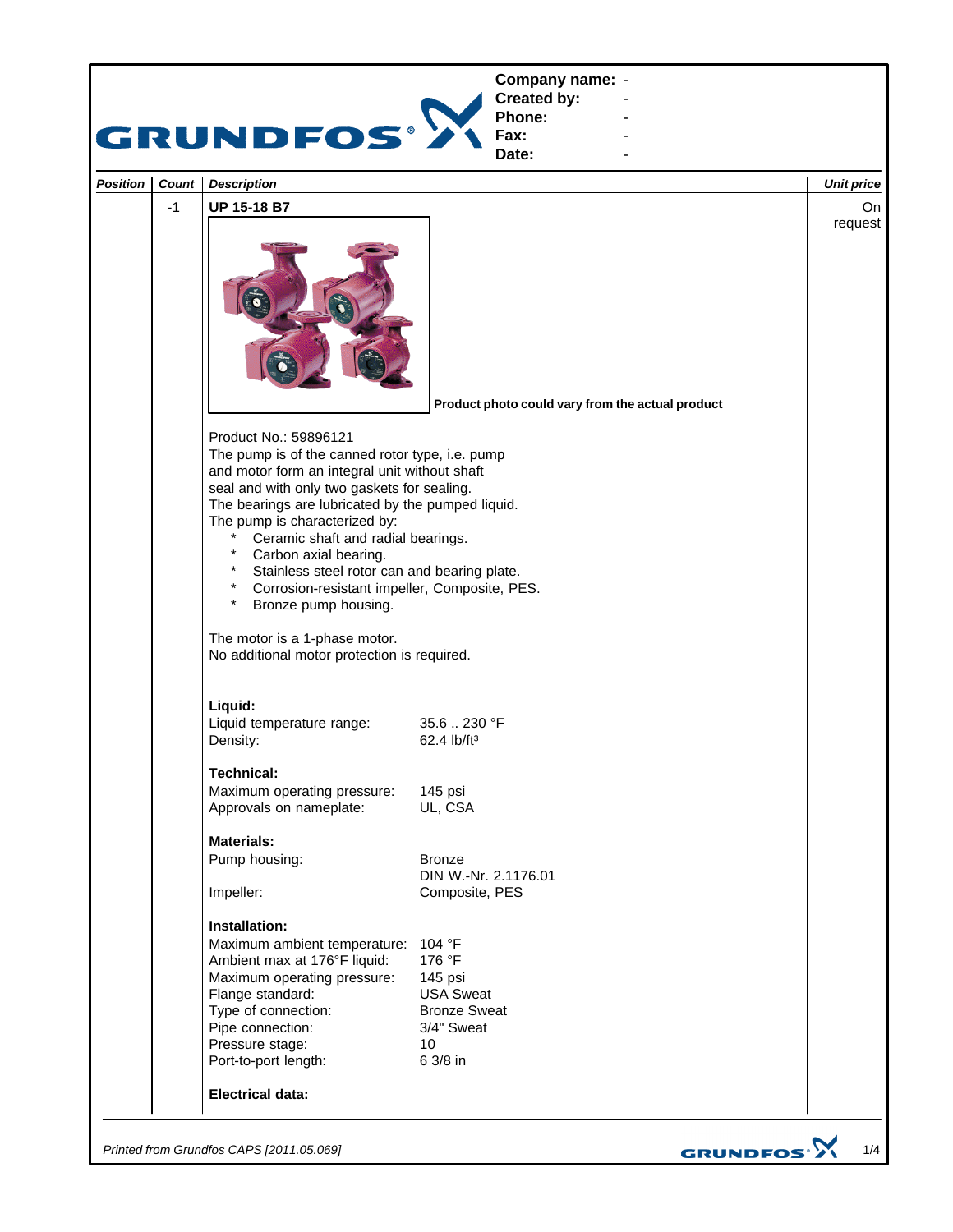|          |           | GRUNDFOS®                                                                                                                                                                     | Company name: -<br>Created by:<br>Phone:<br>Fax:<br>Date:                                        | ÷,<br>L,<br>ä,               |                   |
|----------|-----------|-------------------------------------------------------------------------------------------------------------------------------------------------------------------------------|--------------------------------------------------------------------------------------------------|------------------------------|-------------------|
| Position | Count $ $ | <b>Description</b>                                                                                                                                                            |                                                                                                  |                              | <b>Unit price</b> |
|          |           | Number of poles:<br>Max. power input:<br>Rated power - P2:<br>Main frequency:<br>Rated voltage:<br>Current in speed 3:<br>Capacitor size - run:<br>Insulation class (IEC 85): | $\overline{2}$<br>85 W<br>$0.04$ HP<br>60 Hz<br>1 x 115 V<br>0.74A<br>10 µF/180 V<br>$\mathsf F$ |                              |                   |
|          |           | Others:<br>Gross weight:                                                                                                                                                      | 6.7 <sub>lb</sub>                                                                                |                              |                   |
|          |           |                                                                                                                                                                               |                                                                                                  |                              |                   |
|          |           |                                                                                                                                                                               |                                                                                                  |                              |                   |
|          |           |                                                                                                                                                                               |                                                                                                  |                              |                   |
|          |           |                                                                                                                                                                               |                                                                                                  |                              |                   |
|          |           |                                                                                                                                                                               |                                                                                                  |                              |                   |
|          |           |                                                                                                                                                                               |                                                                                                  |                              |                   |
|          |           |                                                                                                                                                                               |                                                                                                  |                              |                   |
|          |           | Printed from Grundfos CAPS [2011.05.069]                                                                                                                                      |                                                                                                  | <b>GRUNDFOS<sup>.</sup>X</b> | 2/4               |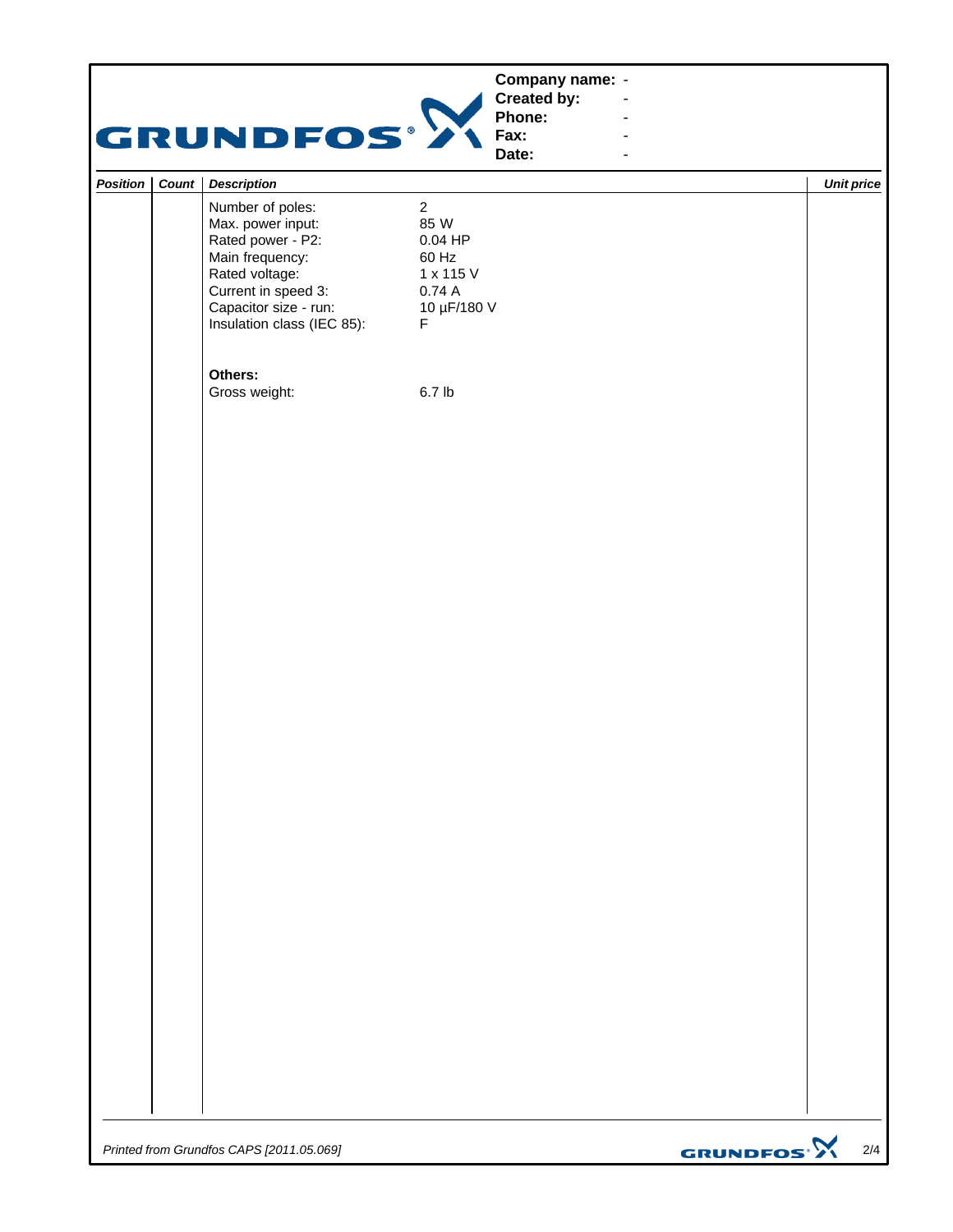